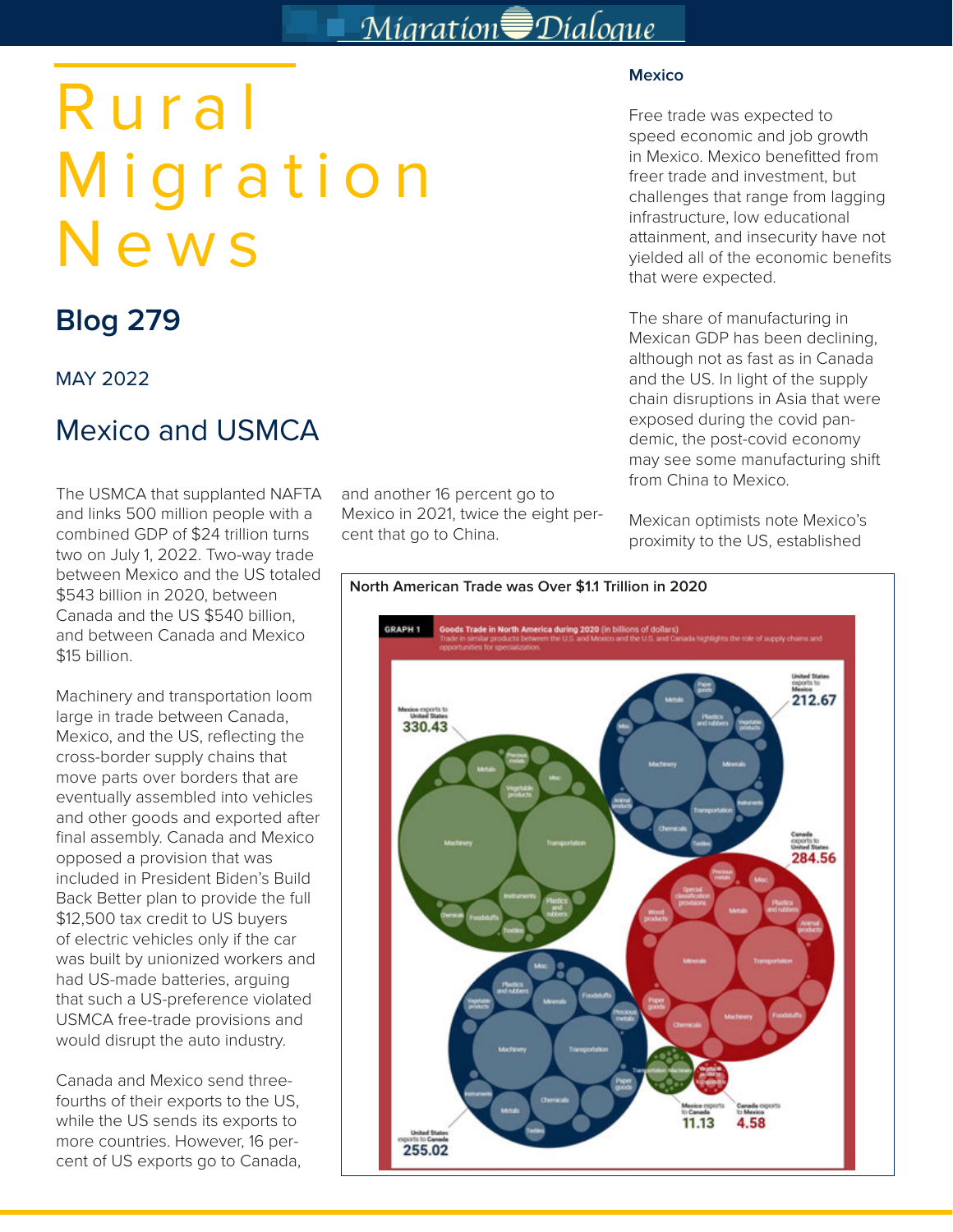**Canada Exported Goods Worth \$637 Billion in 2021, Mexico \$480 Billion, and the US \$1.2 Trillion**



supply chains and logistics networks, and NAFTA and USMCA will encourage new foreign investment in Mexican manufacturing. Mexico pessimists highlight intrusive and uncertain government regulations, uncertain power supplies, and insecurity and corruption as obstacles to more investment in Mexican manufacturing.

Despite rising educational levels in Mexico, from an average 6.5 years in 1990 to almost 10 years by 2020, median wages did not increase over the past three decades. Real median wages rose in Mexico in the early 1990s, fell sharply after the 1995 financial crisis, and have since stagnated.

Mexican economists list several reasons for stagnant real wages, including the fact that less than half of Mexican workers are in formal jobs, meaning that their employers have enrolled them in the IMSS system, which requires employers to pay taxes of 25 to 30 percent of wages to provide a wide range of benefits, from child and health care to bonuses and pensions. IMSS is often unable to deliver promised services efficiently, which means that both employers and covered employees value IMSS services at much less than their cost. IMSS deficiencies contribute to informal employment, as employers seek to evade IMSS payroll taxes.

About 55 percent of Mexican workers, and 90 percent of Mexican firms, are informal, that is, not enrolled in IMSS or similar systems for public employees. The Mexican government has developed IMSSlike systems that provide health and other services at no cost to employers or workers, which encourages continued informality.

USMCA seeks to raise the wages of workers employed in Mexican firms that participate in North American trade, which could paradoxically reduce wage growth for most Mexican workers. Independent unions and government efforts to push up wages in Mexican firms that export could benefit the two to four million workers who are employed in export-oriented manufacturing firms, and up to 750,000 Mexican farm workers who are employed on farms that export fruits and vegetables, but not Mexico's other 50 million+ workers.

Why have Mexican wages stagnated at low levels? The major reason is the lack of productivity growth in Mexico, which has stagnated since 1990. Productivity will have to increase in order for real wages to rise.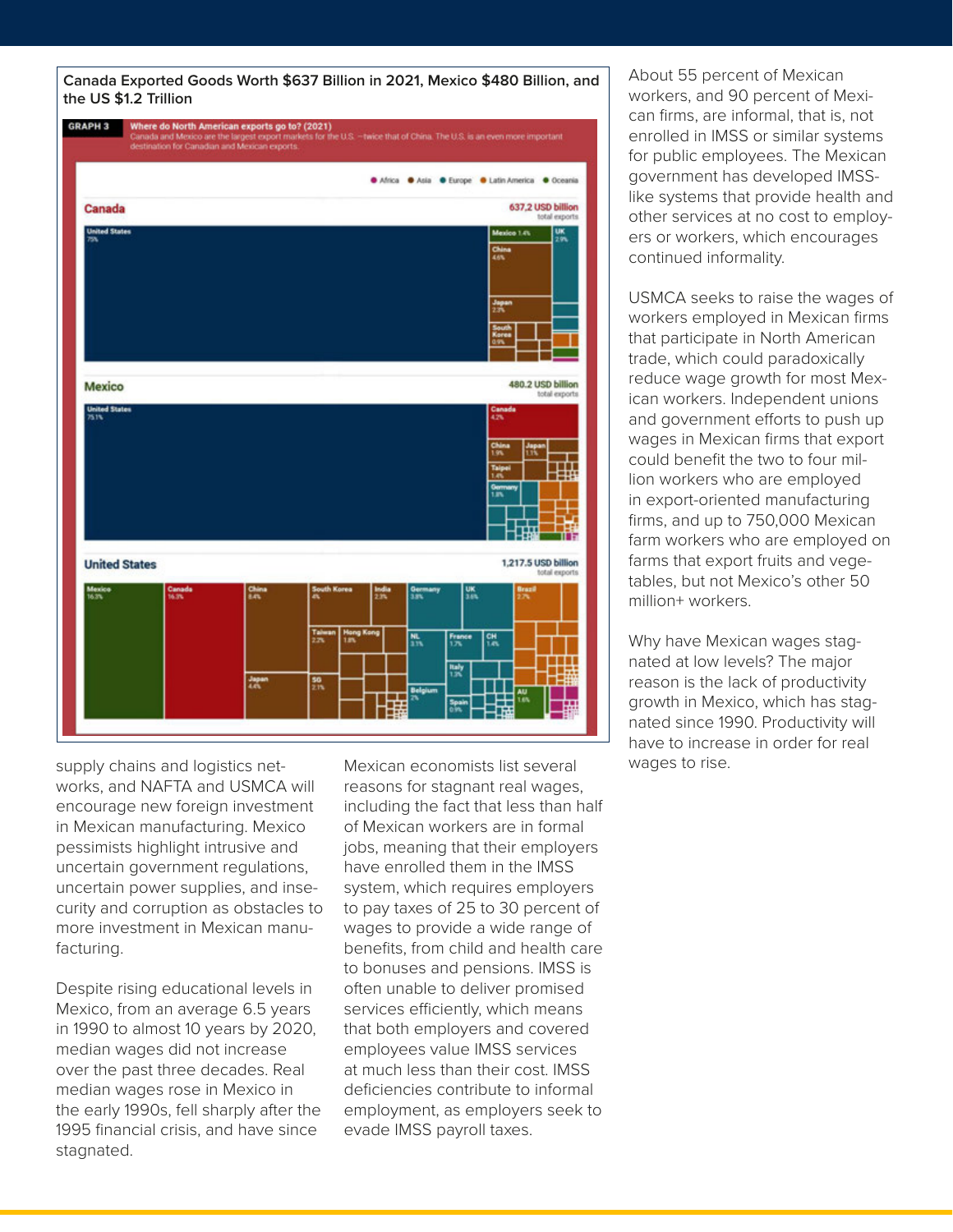**China and other Asian Countries Generate Far More Manufacturing Output than Mexico** 



**The Manufacturing Share of Mexican GDP has Fallen Below 20%**